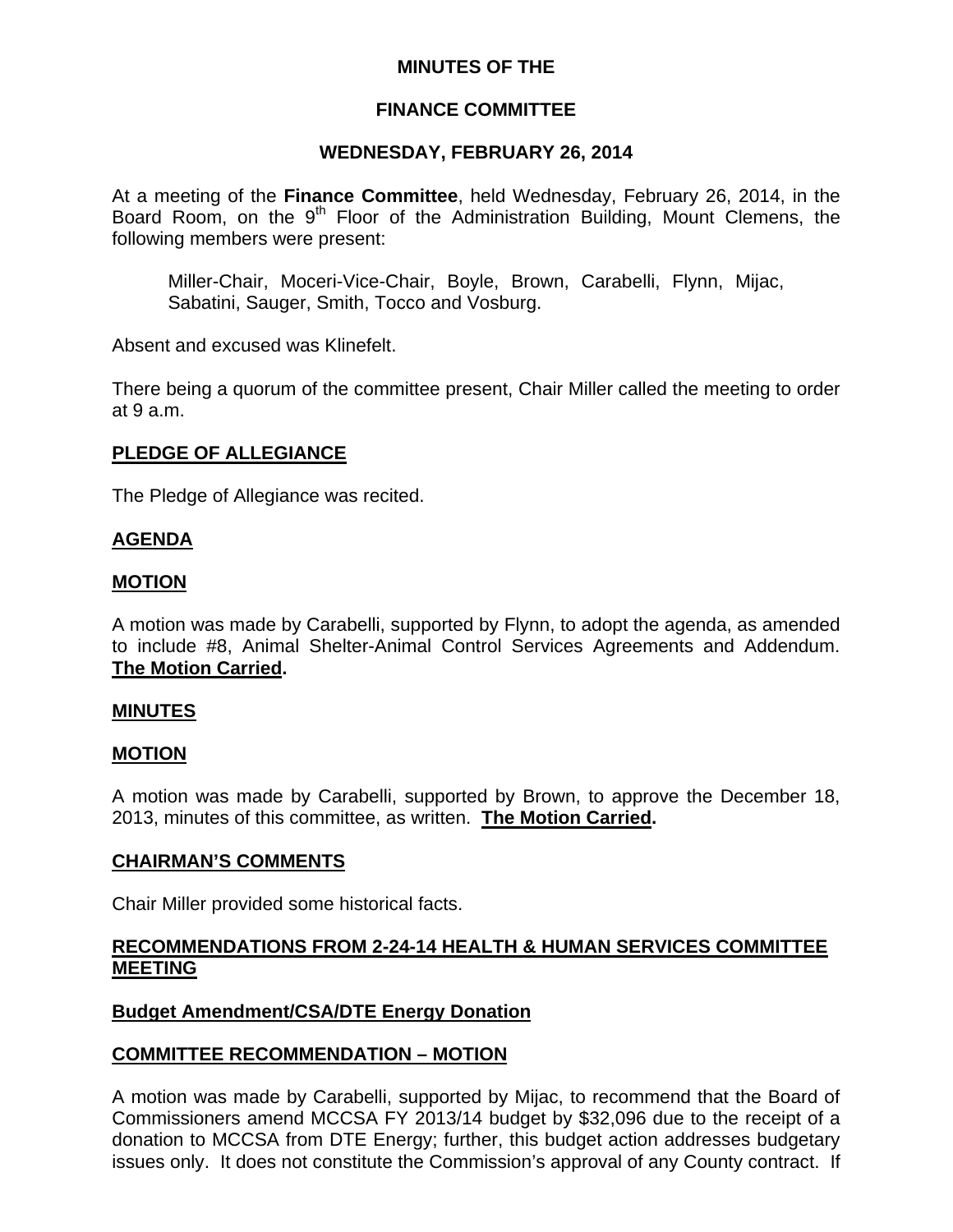a contract requires Commission approval under the County's Contracting Policy or the County's Procurement Ordinance, such approval must be sought separately; further, a copy of this Board of Commissioners' action is directed to be delivered forthwith to the Office of the County Executive. **THE MOTION CARRIED.** 

# **2012 Macomb HOME Consortium Plan Amendment/CSA**

# **COMMITTEE RECOMMENDATION – MOTION**

A motion was made by Sauger, supported by Tocco, to recommend that the Board of Commissioners approve the amendment and submittal of the 2012 Macomb HOME Consortium Consolidated Plan to reflect the reallocation of Community Development Block Grant funds received by the Urban County of Macomb in the amount of \$265,908.72 and to reflect the allocation of HOME funds totaling \$981,448 to identified projects; further, a copy of this Board of Commissioners' action is directed to be delivered forthwith to the Office of the County Executive. **THE MOTION CARRIED.** 

# **2013 Macomb HOME Consortium Plan Amendment/CSA**

# **COMMITTEE RECOMMENDATION – MOTION**

A motion was made by Carabelli, supported by Tocco, to recommend that the Board of Commissioners approve the amendment and submittal of the 2013 Macomb HOME Consortium Consolidated Plan to reflect the allocation of Community Development Block Grant funds by the Urban County of Macomb in the amount of \$197,993 and to reflect the allocation of HOME funds totaling \$933,763 to identified projects; further, a copy of this Board of Commissioners' action is directed to be delivered forthwith to the Office of the County Executive. **THE MOTION CARRIED.** 

# **ITEM WAIVED BY HEALTH & HUMAN SERVICES COMMITTEE CHAIR**

# **Animal Shelter-Animal Control Services Agreements and Addendum**

# **COMMITTEE RECOMMENDATION – MOTION**

A motion was made by Tocco, supported by Smith, to recommend that the Board of Commissioners approve three agreements for Macomb County Animal Control services and also approve the addendum to the agreement for Macomb County Animal Control services for St. Clair Shores; further, a copy of this Board of Commissioners' action is directed to be delivered forthwith to the Office of the County Executive.

Jeff Randazzo, Shelter Director/Chief Animal Control Officer, summarized the agreements and addendum.

The following commissioners spoke: Miller, Carabelli and Flynn.

Chair Miller called for a vote on the motion and **THE MOTION CARRIED.**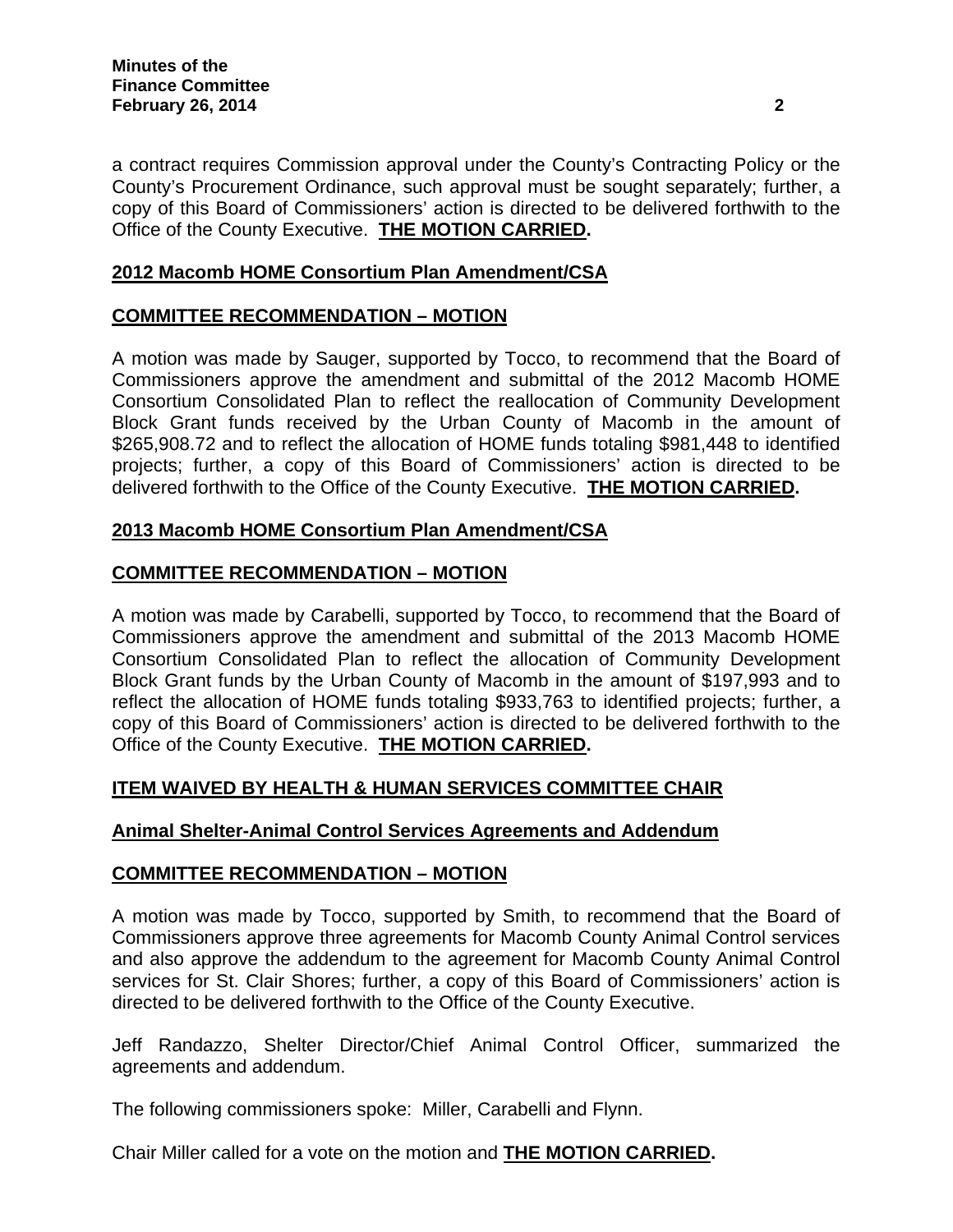# **OVERVIEW OF MICHIGAN ASSOCIATION OF COUNTIES (MAC)**

Executive Director Timothy McGuire and Deputy Director Steve Currie were present and provided an overview.

Mr. Currie highlighted their priorities for the upcoming year: full funding for county revenue sharing, preventing future unfunded mandates, reforming tax capture statutes, closing of the big box/dark store tax loophole and consistent and reliable transportation funding.

The following commissioners spoke: Miller, Vosburg and Brown.

## **MOTION**

A motion was made by Boyle, supported by Smith, to receive and file the overview provided on the Michigan Association of Counties. **The Motion Carried.**

## **INFORMATION ON ECONOMIC VITALITY INCENTIVE PROGRAM (EVIP) – CATEGORY 2 CONSOLIDATION OF SERVICES FOR MACOMB COUNTY**

Finance Director Pete Provenzano summarized the application material that was submitted for Category 2, which encourages consolidation with local communities. He said he does not anticipate any problems in meeting this requirement.

The following commissioners spoke: Miller and Brown.

## **MOTION**

A motion was made by Carabelli, supported by Vosburg, to receive and file the information provided on the Economic Vitality Incentive Program. **The Motion Carried.** 

# **ADOPT PROCLAMATION COMMENDING ANNA GOLODA – 100th BIRTHDAY (OFFERED BY SMITH)**

## **COMMITTEE RECOMMENDATION – MOTION**

A motion was made by Smith, supported by Flynn, to recommend that the Board of Commissioners adopt a proclamation commending Anna Goloda – 100<sup>th</sup> birthday. **THE MOTION CARRIED.** 

# **DISCUSSION AND PRIORITIZATION OF TECHNOLOGY AND EQUIPMENT PROJECTS (IT) (5-YEAR CAPITAL PLAN)**

Chair Miller noted that an inventory of county facilities was included in the agenda packet, which had been previously requested.